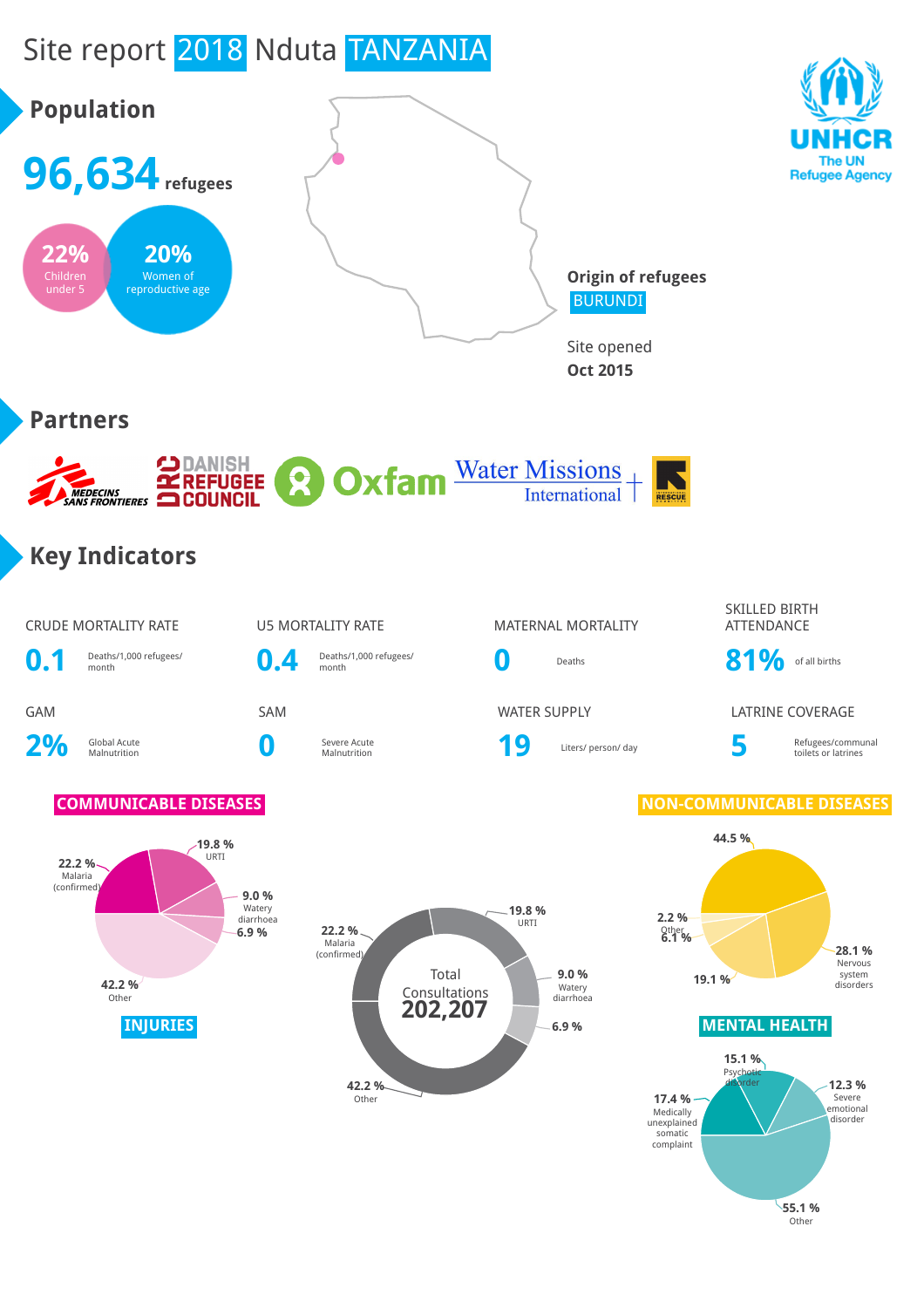## **Public Health**

| <b>HEALTH STAFFING</b>                                      | <b>INDICATOR</b> | <b>STANDARD</b> |                            | <b>MORBIDITY</b>                                 | <b>INDICATOR</b> | <b>STANDARD</b> |   |                       |
|-------------------------------------------------------------|------------------|-----------------|----------------------------|--------------------------------------------------|------------------|-----------------|---|-----------------------|
| Number of medical doctors                                   | 9                | 1: 50,000       | ◉                          | Incidence of malaria among children under        | 45               |                 |   |                       |
| Number of qualified nurses                                  | 90               | $1:$ < 10,000   | ◙                          | Incidence of watery diarrhoea among              | 54               |                 |   |                       |
| Number of community health workers                          | 136              | 1: 1,000        | ◙                          | children under 5                                 |                  |                 |   |                       |
| <b>ACCESS AND UTILIZATION</b>                               | <b>INDICATOR</b> | <b>STANDARD</b> |                            | Incidence of pneumonia among children<br>under 5 | 23               |                 |   |                       |
| Consultations per trained clinician per day                 | 42               | < 50            | Ø                          | Incidence of pneumonia among over 5              | 8                |                 |   |                       |
| Health utilisation rate (new visits / refugee /<br>year)    | 2.1              | $1 - 4$         | Ø                          | Tuberculosis success rate                        | 87%              | < 90%           | ▲ |                       |
| Proportion of host population consultations                 | 0%               |                 |                            | Were any MDR/X-TB cases diagnosed among<br>PoCs? | <b>No</b>        | <b>No</b>       | ఴ |                       |
| <b>MORTALITY</b>                                            | <b>INDICATOR</b> | <b>STANDARD</b> |                            | VACCINATION                                      | <b>INDICATOR</b> | <b>STANDARD</b> |   |                       |
| <b>Crude Mortality Rate</b><br>(CMR) (/1000/month)          | 0.1              | < 0.75          | Ø                          | Full vaccination coverage                        | 0%               | < 95%           |   | $\boldsymbol{\omega}$ |
| <b>Under-five Mortality Rate</b><br>(U5MR) (/1000/month)    | 0.4              | < 1.5           | Ø                          | Measles vaccination coverage                     | 100%             | < 95%           |   | ▲                     |
| <b>Infant Mortality Rate</b><br>(IMR) (/1000 livebirths)    | 19.0             | < 30            | $\boldsymbol{\mathcal{S}}$ | Source of vaccination data                       | <b>HIS</b>       |                 |   |                       |
| <b>Neonatal Mortality Rate</b><br>(NNMR) (/1000 livebirths) | 15               | < 20            | Ø                          | IN-PATIENT DEPARTMENT (IPD)                      | <b>INDICATOR</b> | <b>STANDARD</b> |   |                       |
| <b>OUTBREAK ALERT AND RESPONSE</b>                          | <b>INDICATOR</b> | <b>STANDARD</b> |                            | Average length of stay (days)                    | 3.9              |                 |   |                       |
| Proportion of outbreaks investigated within 48<br>hours     |                  | 100%            |                            | Case fatality rate                               | 0.0              |                 |   |                       |
| Number of outbreaks reported                                | $\mathbf 0$      |                 |                            | Hospitalisation rate                             | 104.8            | $50 - 150$      |   | Ø                     |

# **Reproductive Health**

| <b>ANTENATAL CARE</b>                                                                     | <b>INDICATOR</b> | <b>STANDARD</b> |   | <b>FAMILY PLANNING</b>                                                      | <b>INDICATOR</b> | <b>STANDARD</b> |                       |
|-------------------------------------------------------------------------------------------|------------------|-----------------|---|-----------------------------------------------------------------------------|------------------|-----------------|-----------------------|
| Antenatal care coverage                                                                   | 71%              | > 90%           | Ω | Contraceptive prevalence rate                                               | 4%               | $\geq 30\%$     | ⊠                     |
| Coverage of antenatal tetanus vaccination                                                 | 92%              | > 95%           |   | Source of contraceptive prevalence data                                     | <b>HIS</b>       |                 |                       |
| <b>DELIVERY CARE</b>                                                                      | <b>INDICATOR</b> | <b>STANDARD</b> |   | SEXUAL AND GENDER-BASED VIOLENCE (SGBV)                                     | <b>INDICATOR</b> | <b>STANDARD</b> |                       |
| Proportion of births attended by skilled<br>personnel                                     | 81%              | $\geq 90\%$     |   | Total number of reported rapes                                              | 226              |                 |                       |
| Proportion of births conducted by caesarean<br>section                                    | 2%               | $5 - 15%$       | ೞ | Proportion of eligible rape survivors provided<br>with PEP within 72 hours  | 88%              | 100%            | ೞ                     |
| Proportion of newborn infants with low birth<br>weight (<2500 gs) (weighed within 72 hrs) | 10%              | < 15%           |   | Proportion of eligible rape survivors provided<br>with ECP within 120 hours | 55%              | 100%            | $\boldsymbol{\Omega}$ |
| Proportion of teenage pregnancies                                                         | 3%               |                 |   | SEXUALLY TRANSMITTED INFECTIONS (STIS)                                      | <b>INDICATOR</b> | <b>STANDARD</b> |                       |
| Still birth rate (/ 1000 total births / month)                                            |                  |                 |   | Number of genital ulcer diseases                                            | $\Omega$         |                 |                       |
| Number of maternal deaths                                                                 |                  |                 |   | Number of Pelvic Inflammatory diseases                                      | $\Omega$         |                 |                       |
| Proportion of maternal deaths investigated<br>within 48 hours                             |                  | 100%            |   |                                                                             |                  |                 |                       |